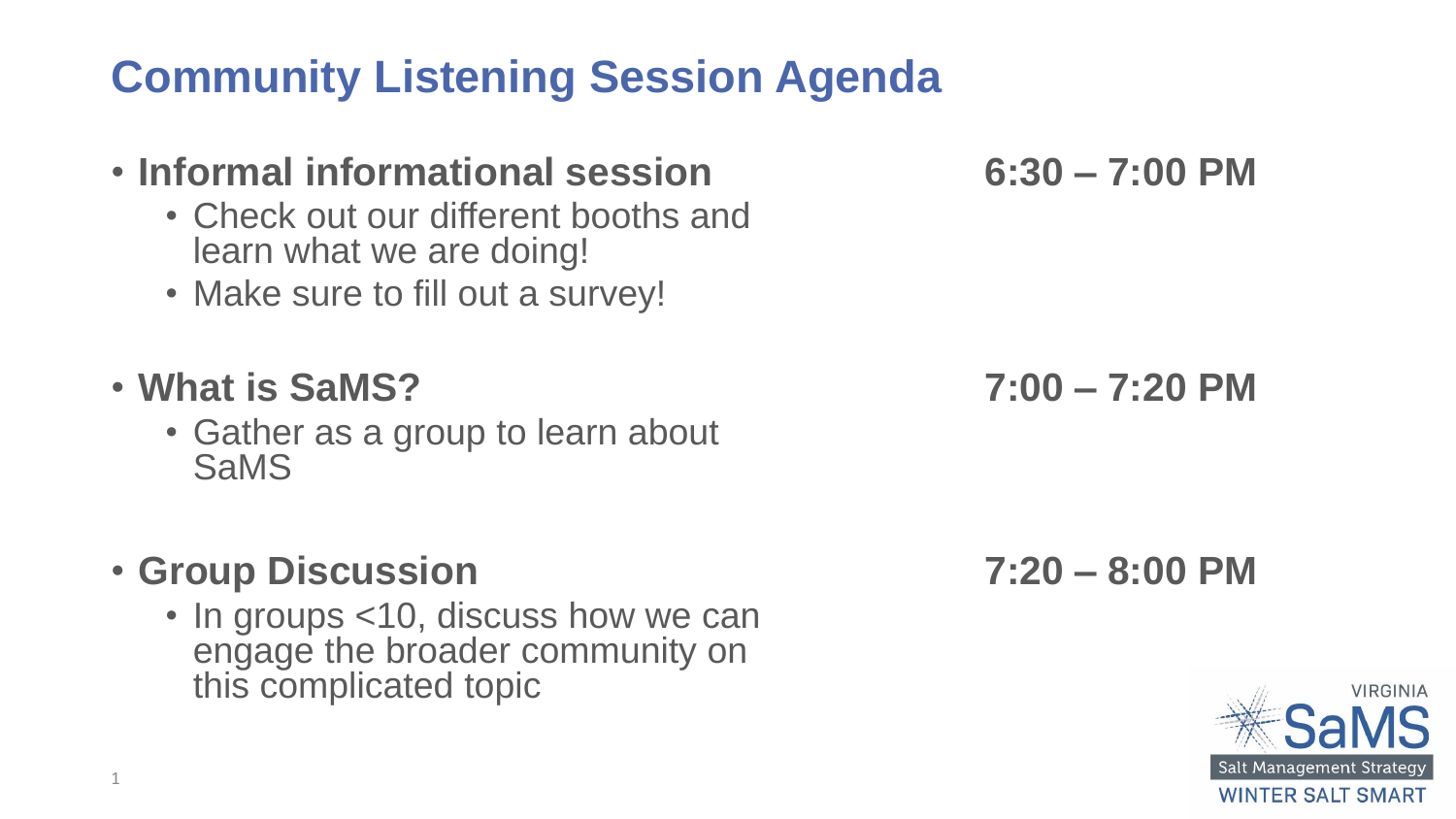#### **Why are we here today?**

- 1. To learn from you:
	- What you know about the use of salt in the winter
	- How we can best engage you and your community in our outreach efforts
- 2. To get your input on our outreach materials and messages

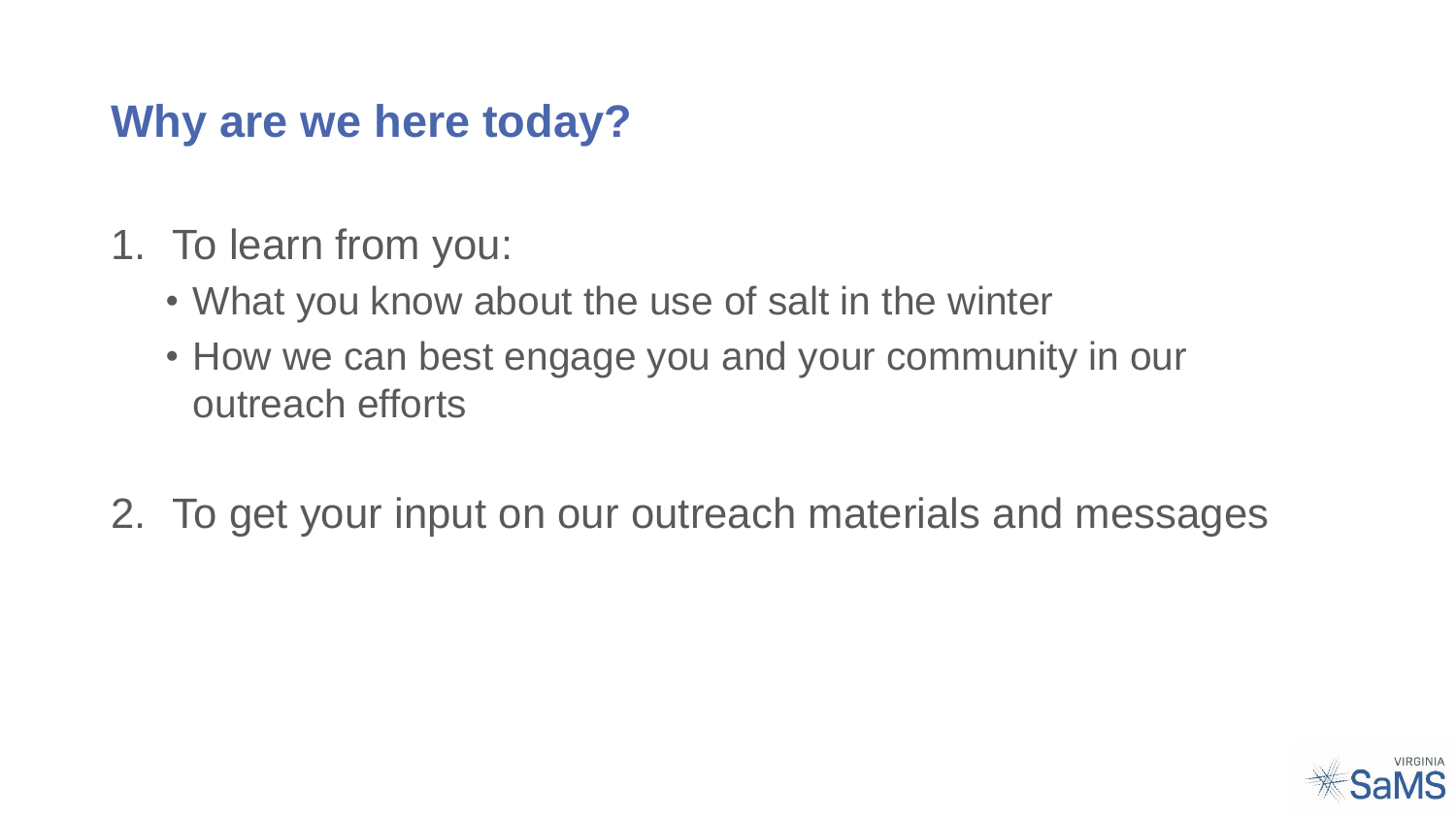#### **What is SaMS?** (Salt Management Strategy)

- What's the problem?
	- **Salt use benefits:** Makes roads safe to travel, walkways safe to walk on, and keeps businesses and vital services open
	- **Salt use impacts**: degrades drinking water increasing treatment costs and impacting people on salt restricted diets, corrosive to infrastructure and property, and harms freshwater ecosystems, soils, and vegetation
- Why are we doing this?
	- Accotink Creek chloride TMDL
	- Region wide observations and trends
- What are we doing?
	- Balancing the benefits and impacts
	- Over 42 different organizations have come together to make a toolbox
	- Plan to complete development by December 2020



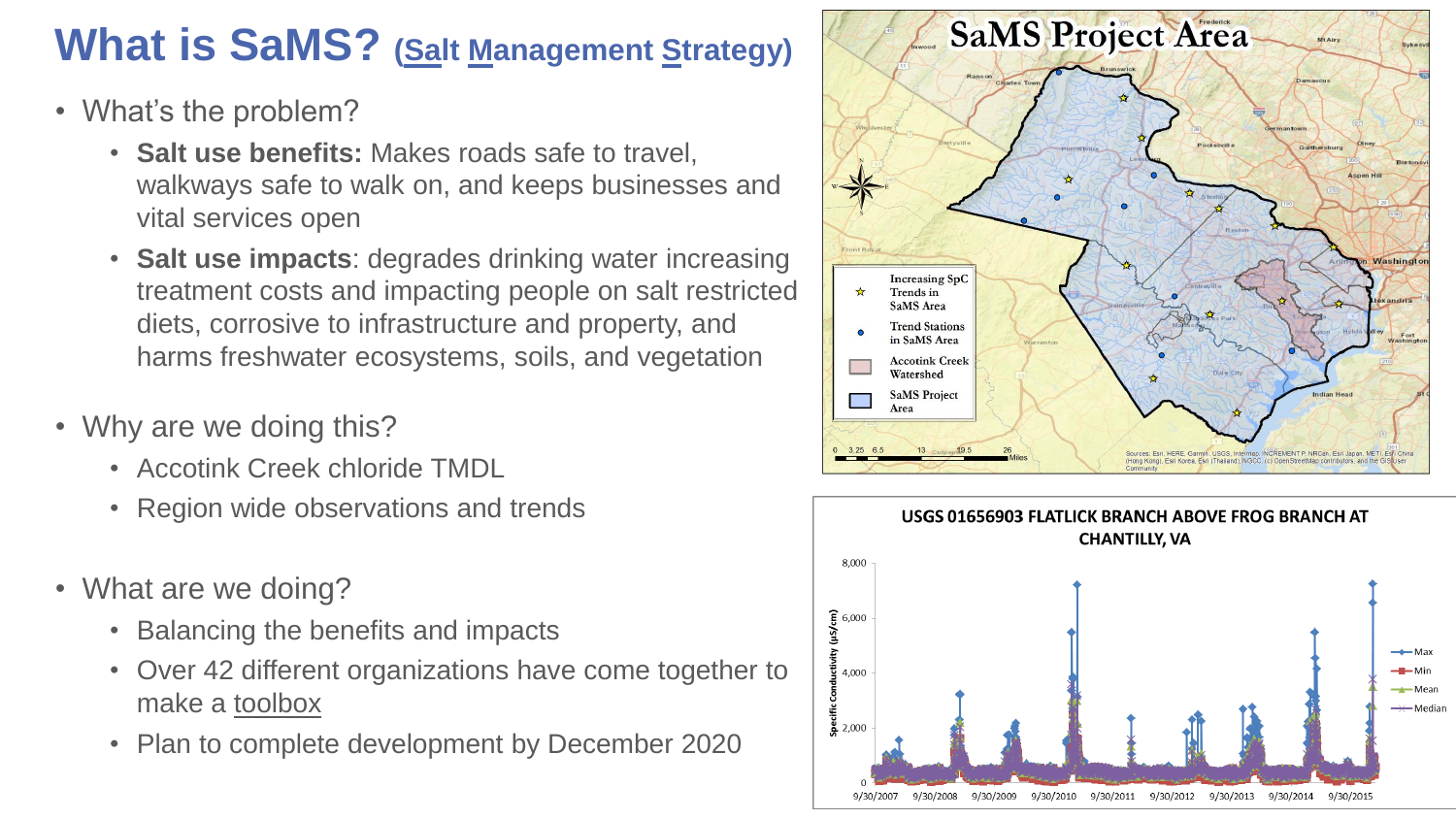### **What will be in the Toolbox?**

- **For winter maintenance professionals:**
	- A menu of best practices for salt use and winter maintenance
	- Application rate evaluation process
	- Best practice implementation process
	- Process for piloting new deicers or mixtures
	- Evaluation of non-chloride deicers
	- Metrics and forms to standardize tracking of salt use and BMP implementation and effectiveness

#### • **For government coordination and planning:**

- Overview of certification and training programs
- Governmental coordination on communications
- Governmental pre- and post-season coordination
- Plans to pool resources
- **For researchers:**
	- Trends in regional specific conductance
	- General criteria for a monitoring program
	- Pilot project design: Monitoring water quality response to BMP implementation
	- Models for predicting chloride concentrations
	- "Grab-and-Go" resource for existing project area monitoring
	- Conceptual model of salt origin, transport and fate
- **For the general public**
	- Best practices for residents and drivers
	- **Education & outreach plans and resources**

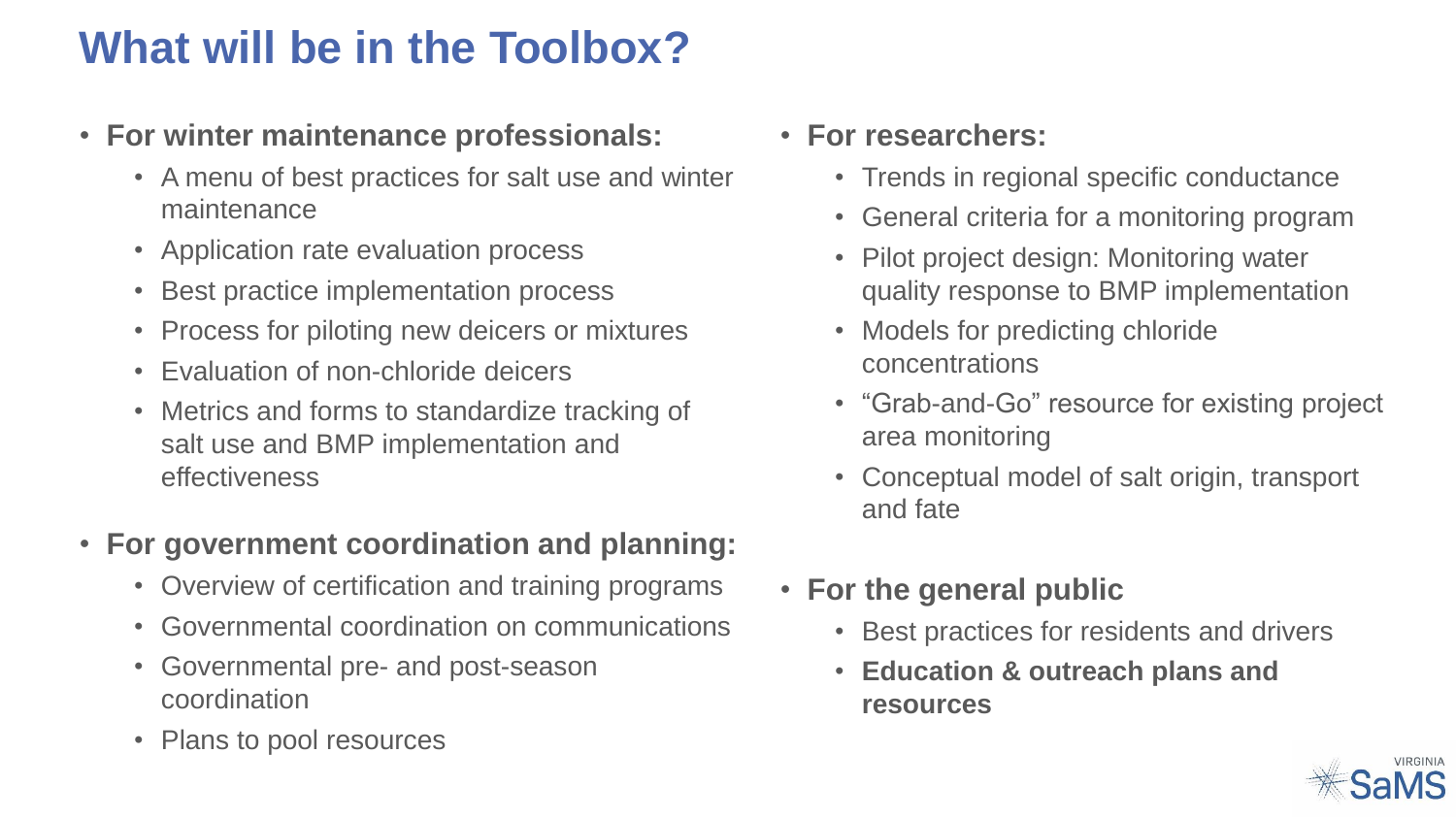# **Questions on SaMS?**

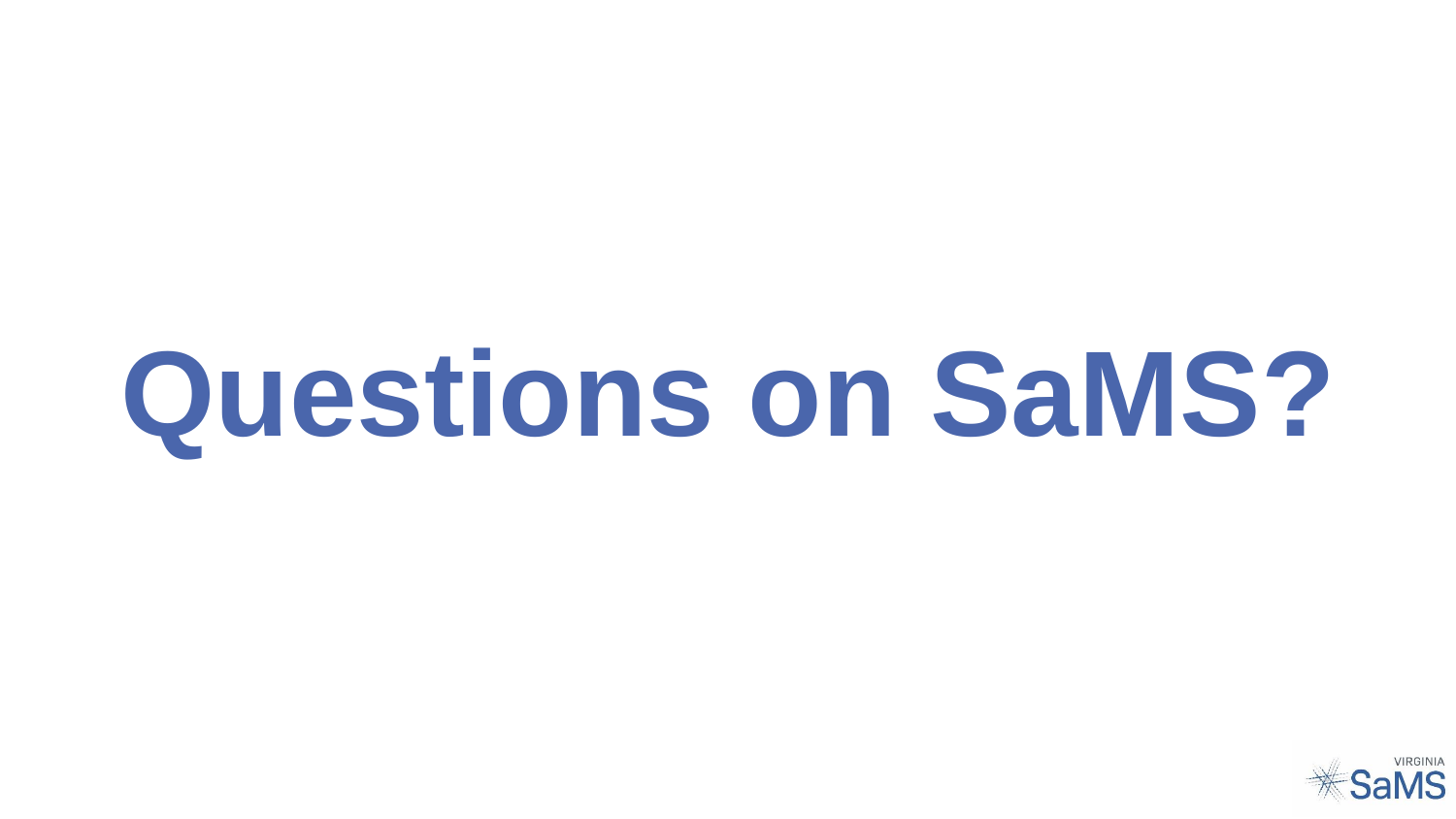#### **Discussion Questions**

- Primary Questions:
	- How can we best engage the broader community on this complicated topic?
	- What are you and your peers concerned about?
	- What would you like to know about this topic?
- Secondary Questions (if time allows):
	- What do you think of the hashtags:
		- #WinterSaltSmart
		- #LearnAboutSalt
	- What do you think about our outreach materials?
	- What do you think about our approach to outreach?
		- Balancing the benefits and impacts in communications?
		- Aiming for a positive tone